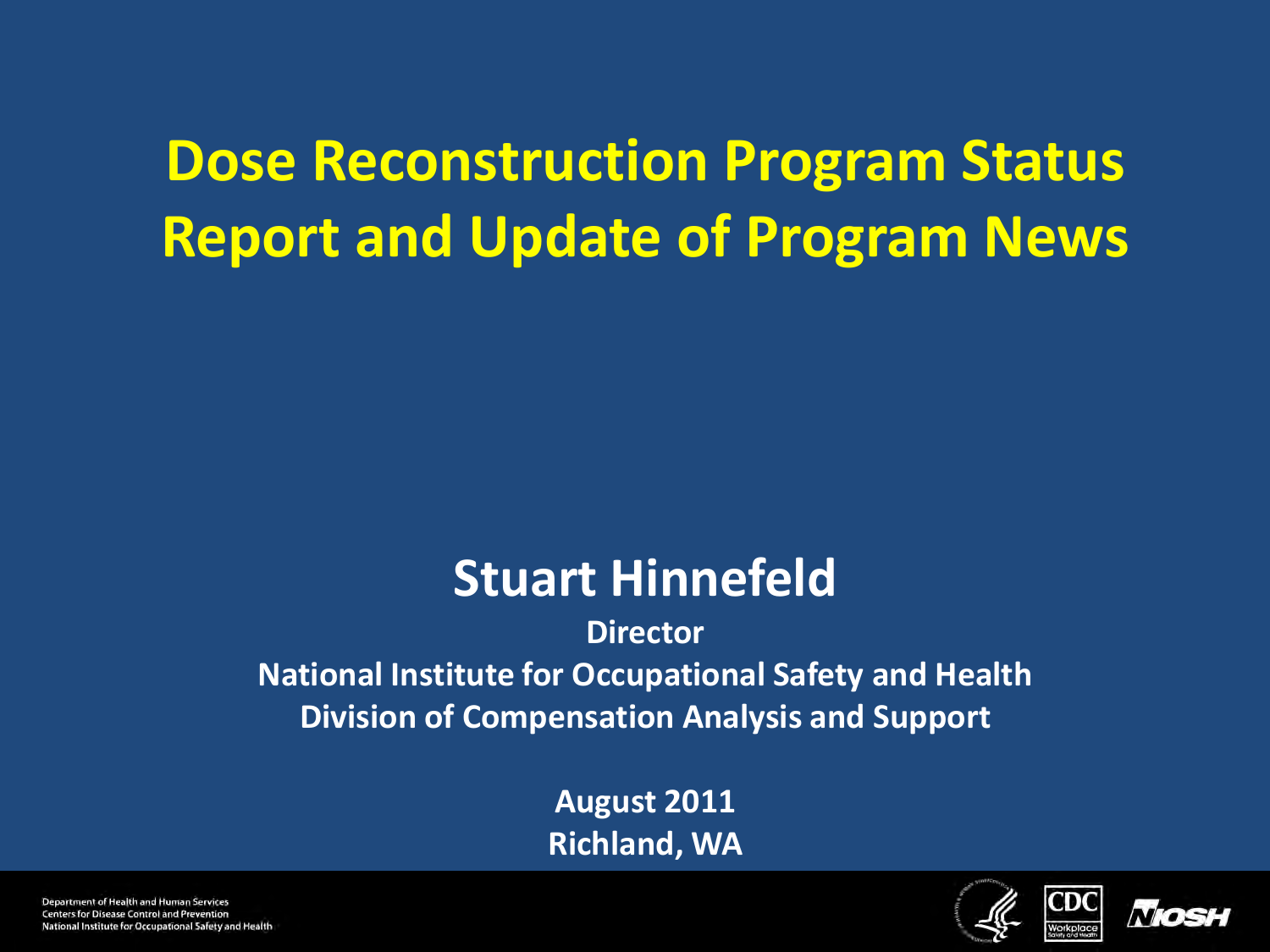# **Program News**

- **DCAS staff assignments (Dave Sundin/Chris Ellison)**
- **Budget news**
- **Chronic Lymphocytic Leukemia (CLL)**
	- **Comment period on proposed rule closed on July 20**
	- **NIOSH received 7 comments; all were in agreement with NIOSH's position**
	- **Final rule has been drafted and is currently undergoing internal review**
	- **The revision to add CLL as a radiogenic cancer under EEOICPA will be effective 30 days after publication in the Federal Register**

—**Please note that CLL is not being added to the list of eligible cancers for compensation under the SEC** 



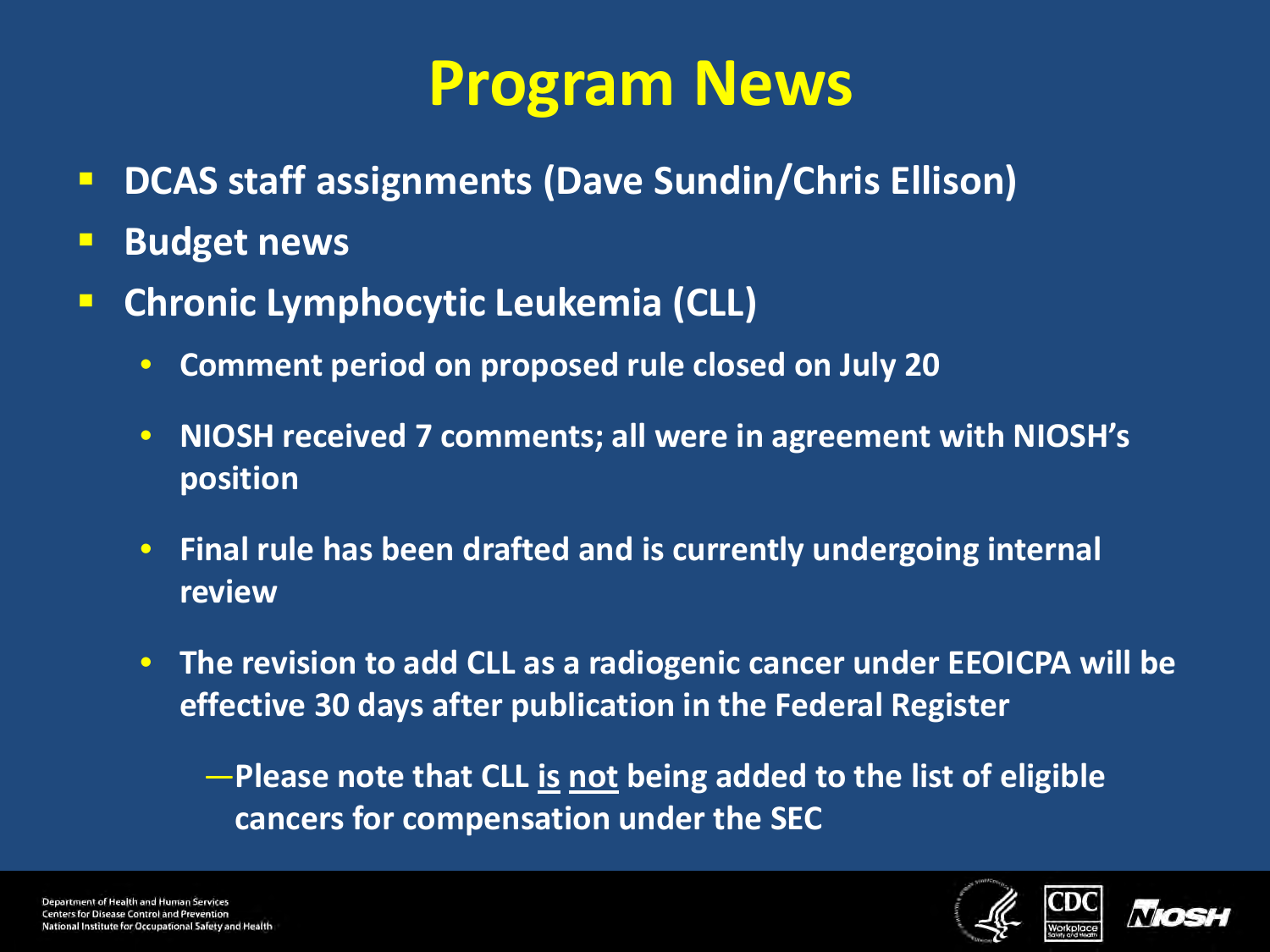## **Program News–cont.**

### **DCAS Web site redesign**





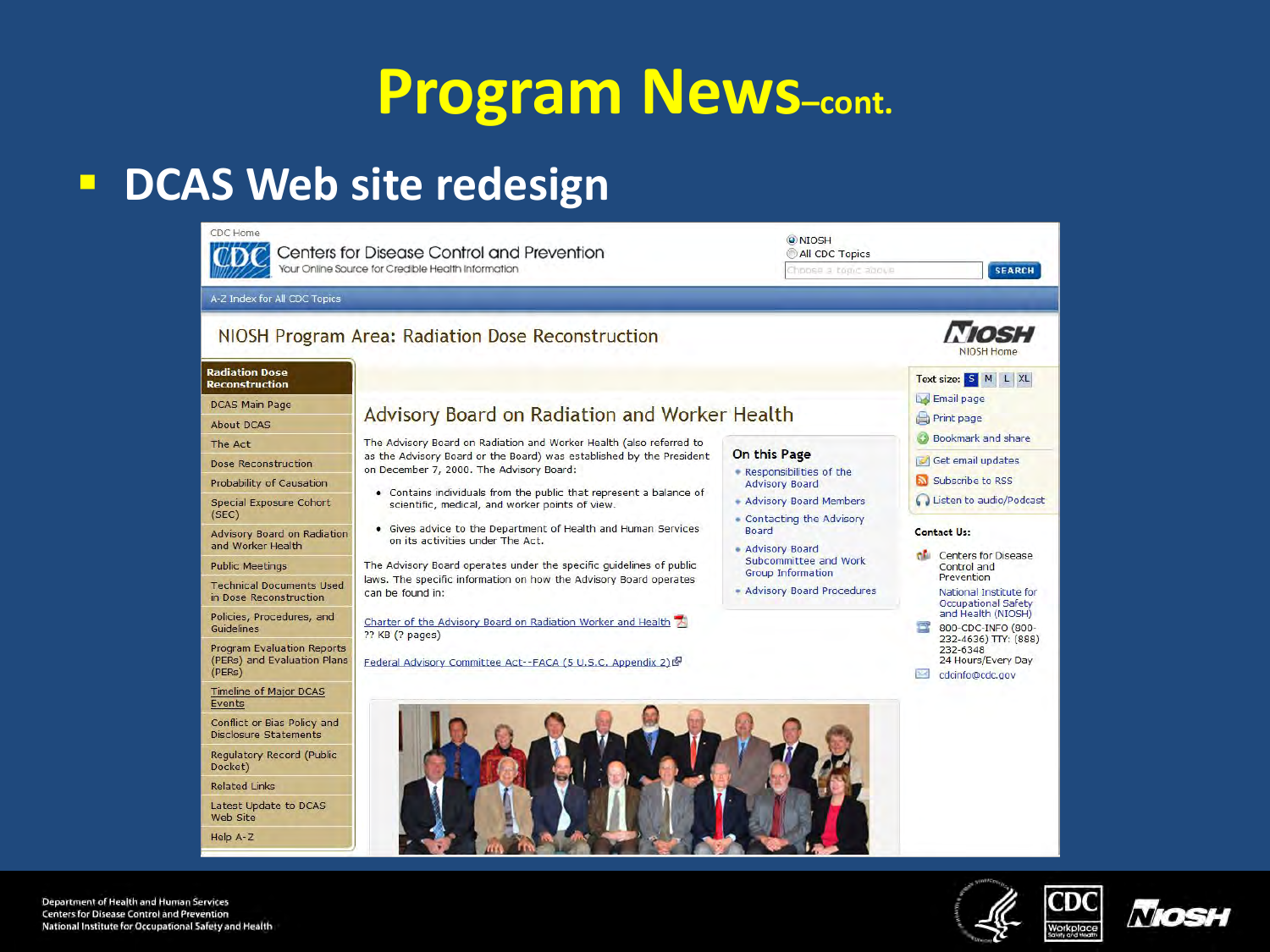### **Overall Initial Claim Information (as of July 30, 2011)**

 **35,006 cases have been referred to NIOSH for dose reconstruction**

**32,779 (94%) cases have been returned to DOL**

- **Cases submitted with a DR report 28,694**
- **Cases currently pulled from DR by DOL 1,225**
- **Cases currently pulled from DR for SEC 2,860**
- **1,551 (4%) cases remained at NIOSH for dose reconstruction**

**676 (2%) cases were administratively closed**



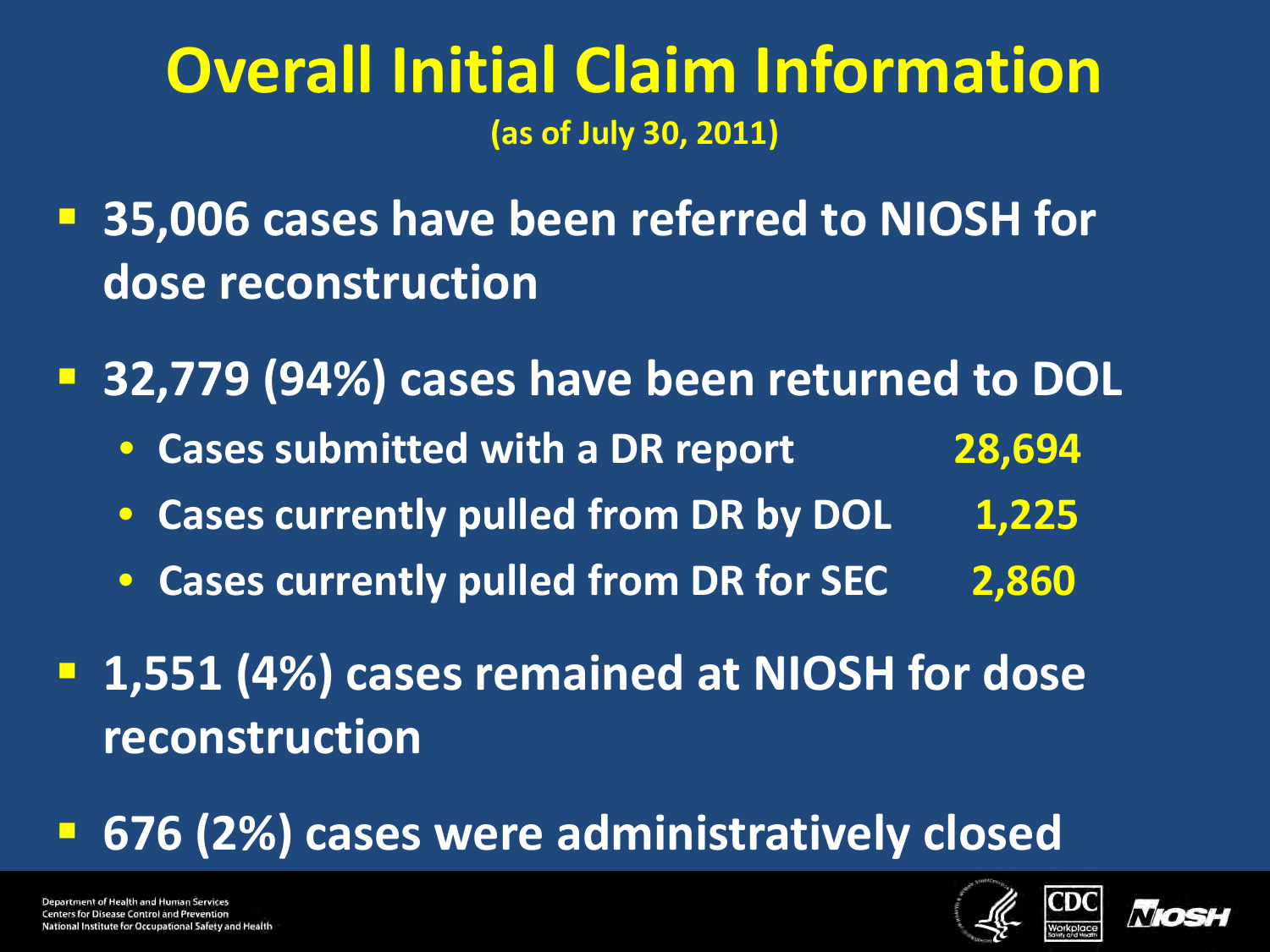# **Current Case Status**

|                        | <b>Cases Completed</b>    | 28,694 | 82.0%         |
|------------------------|---------------------------|--------|---------------|
|                        | <b>Cases Pulled</b>       | 1,225  | 3.5%          |
|                        | <b>SEC Pulled Cases</b>   | 2,860  | 8.2%          |
|                        | <b>Cases Admin Closed</b> | 676    | 1.9%          |
| <b>Service Service</b> | <b>Cases Active</b>       | 1,330  | 3.8%          |
|                        | <b>Cases Pending</b>      | 221    | 0.6%          |
|                        | Total:                    |        | 35,006 100.0% |
|                        |                           |        |               |



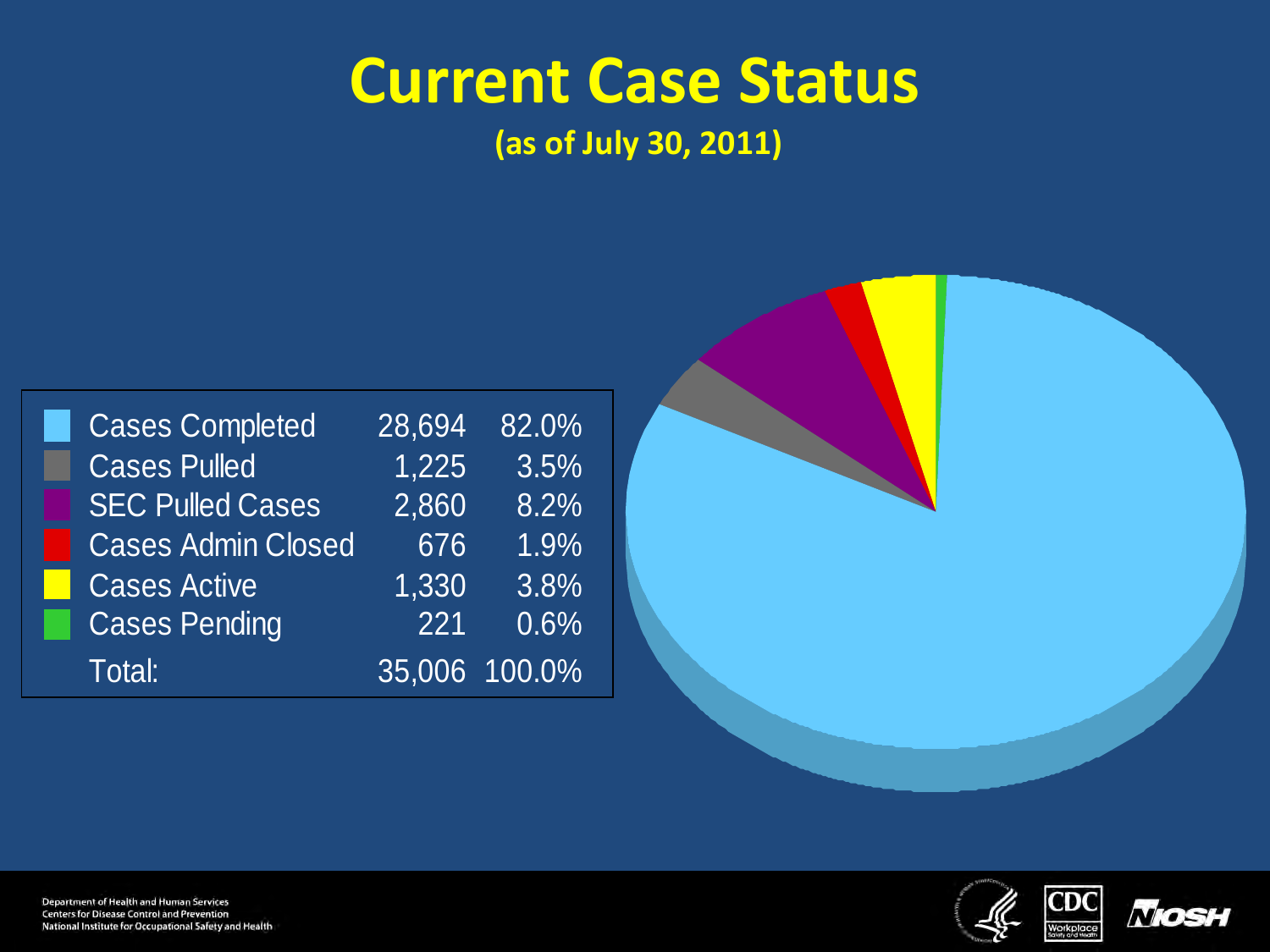### **Overview of Active Cases (as of July 30, 2011)**

 **Of the 1,551 cases remaining at NIOSH for dose reconstruction:**

- **304 cases in the dose reconstruction process**
- **381 initial draft dose reconstruction reports in the hands of claimants, and NIOSH awaiting the return of the OCAS-1 form**
- **866 cases in development to begin the dose reconstruction**



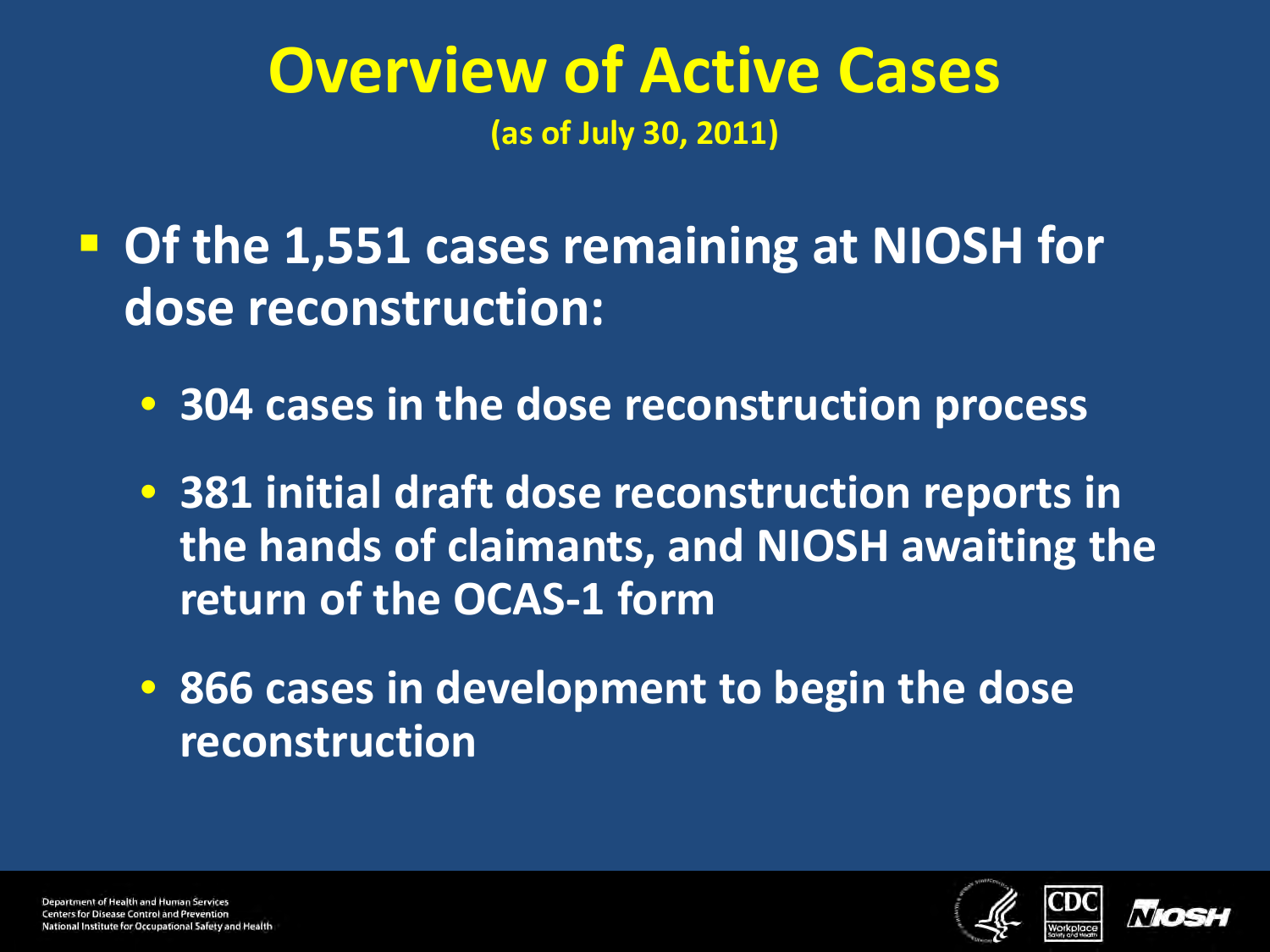# **Summary of PoCs for Completed Dose Reconstructions**

- **Of the 28,694 dose reconstructions sent back to DOL for final adjudication:**
	- **8,493 (30%) cases had a PoC ≥ 50%**
	- **20,201 (70%) cases had a PoC < 50%**



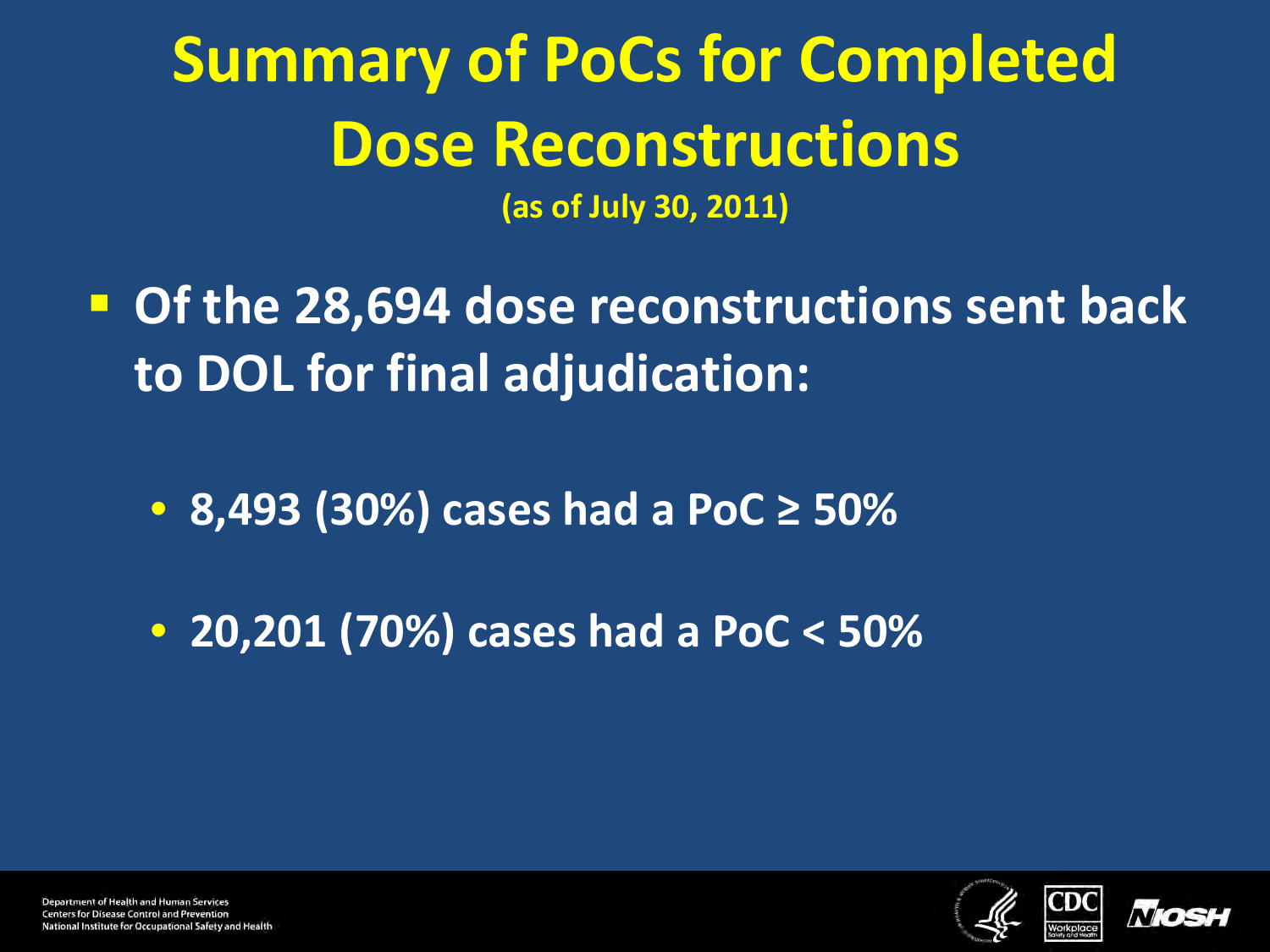# **Distribution of PoC for Cases Sent to DOL**



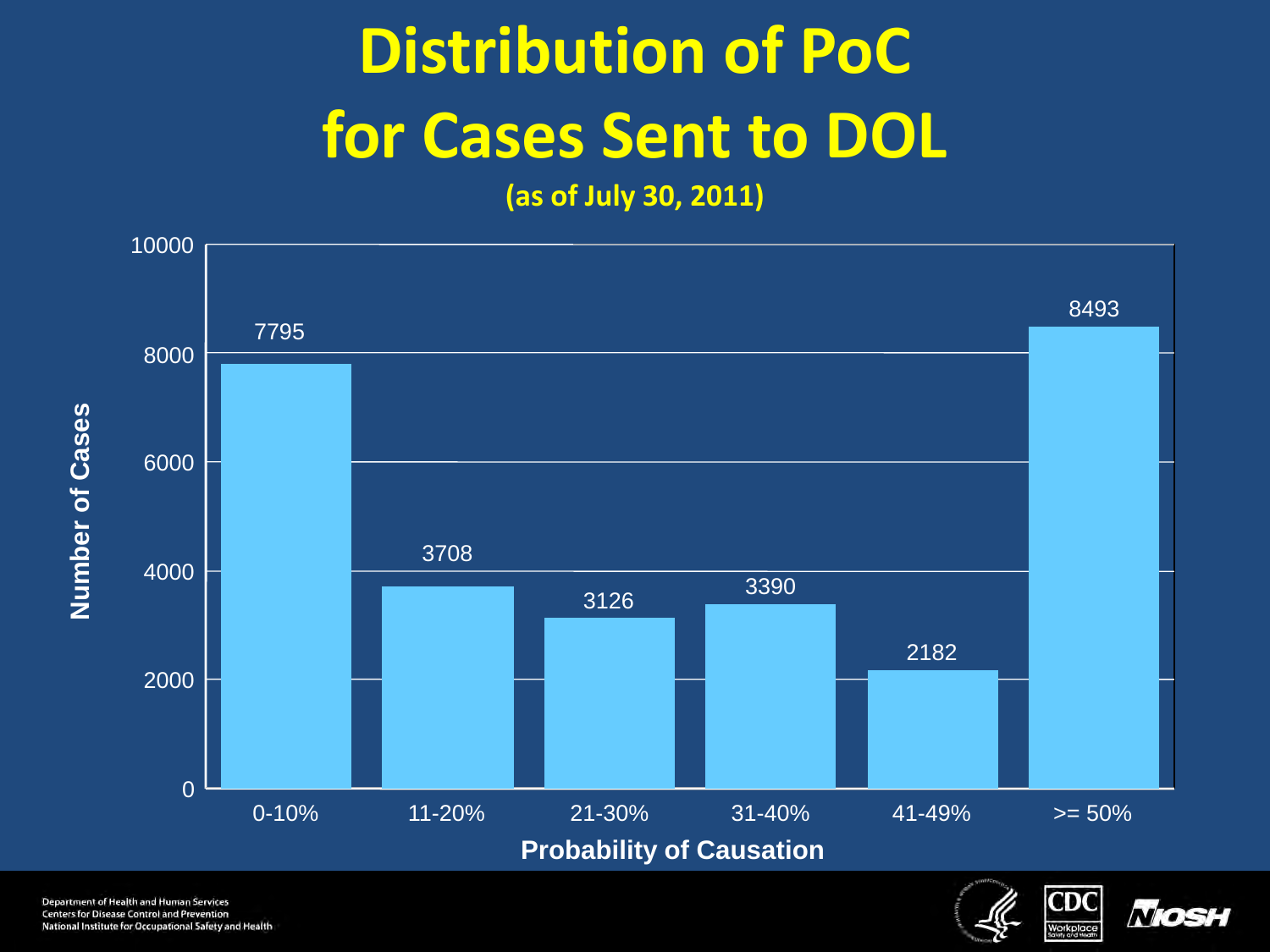# **Submittals vs. Production**

#### **(as of June 30, 2011)**



Department of Health and Human Services Centers for Disease Control and Prevention National Institute for Occupational Safety and Health



Mos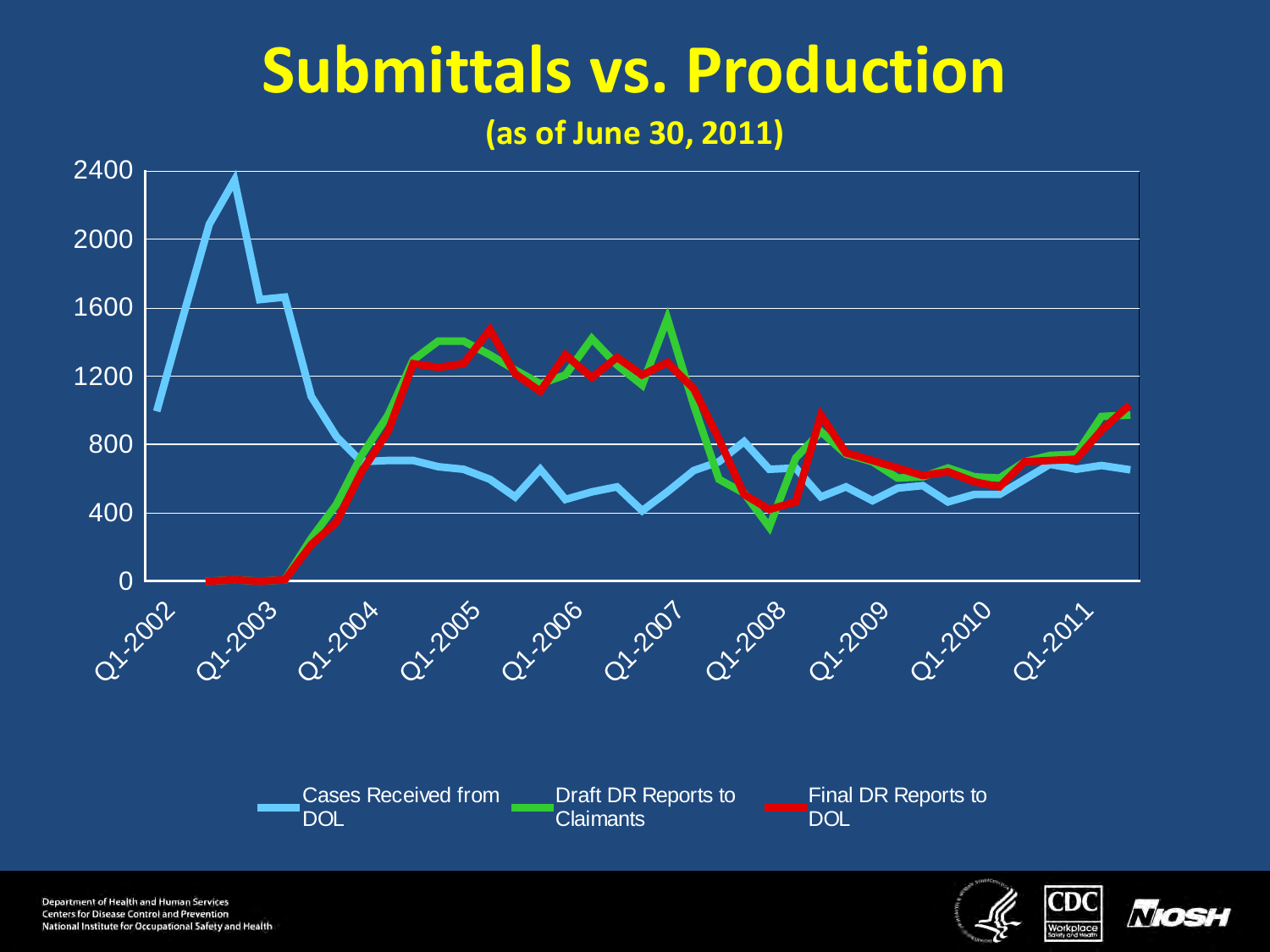# **Status of First 5,000 Claims**

- **4,862 claims at DOL**
	- **289 pulled for DOL issues**
	- **370 pulled for SEC**
	- **4,203 submitted with DR**
- **119 claims at NIOSH**
	- **104 admin closed**
	- **4 DRs with claimants (DOL reworks/reinstated within past year)**
	- **11 DRs in process (DOL reworks/reinstated within past year)**
	- **0 gathering information**
- **19 claim numbers deleted**



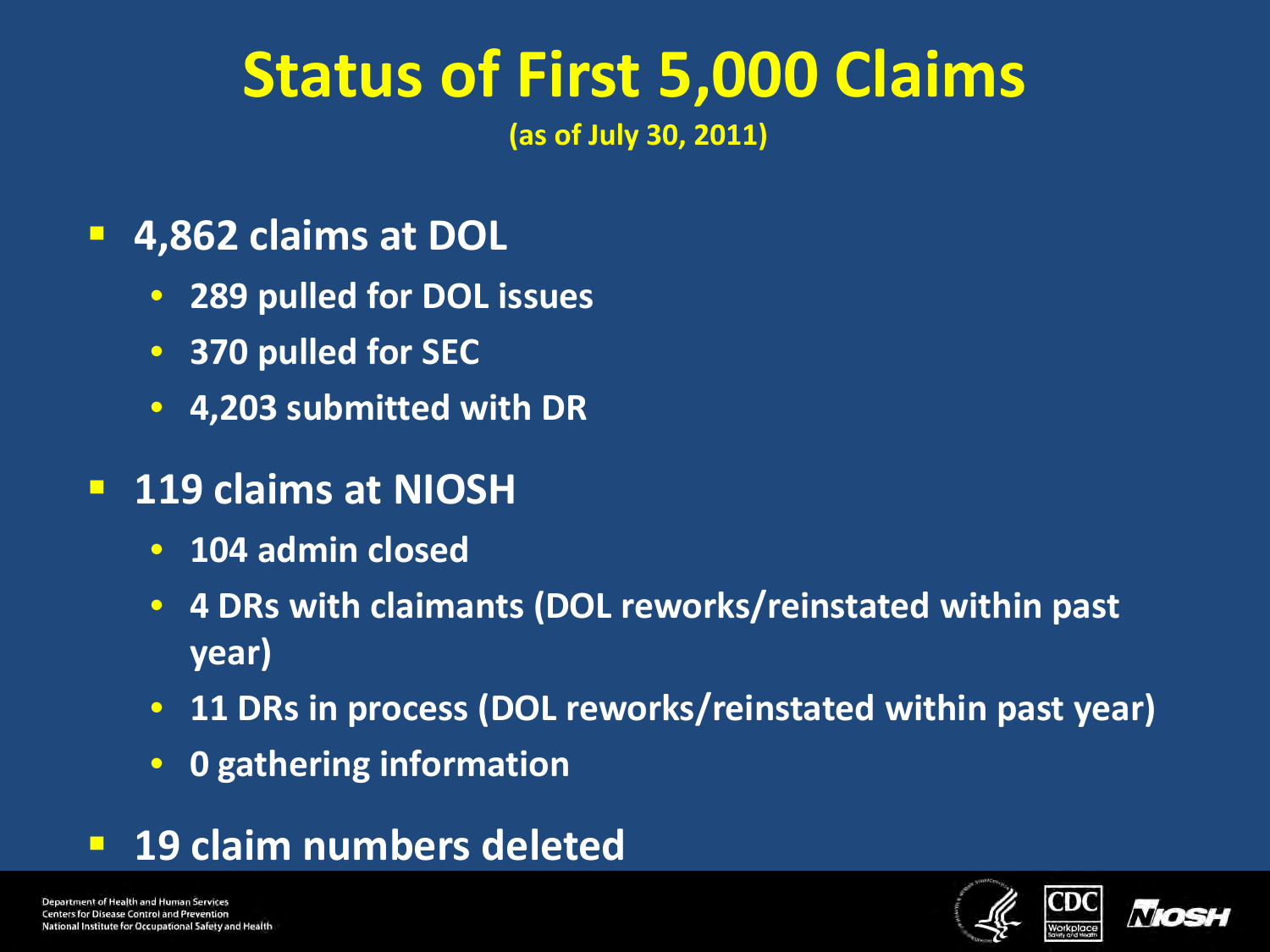# **Status of First 10,000 Claims**

- **9,742 claims at DOL**
	- **468 pulled for DOL issues**
	- **982 pulled for SEC**
	- **8,292 submitted with DR**
- **228 claims at NIOSH**
	- **190 admin closed**
	- **10 DRs with claimants (2 initial; 8 DOL reworks within past year)**
	- **25 DRs in process (3 initial; 22 DOL reworks within past year)**
	- **3 gathering information**
- **30 claim numbers deleted**

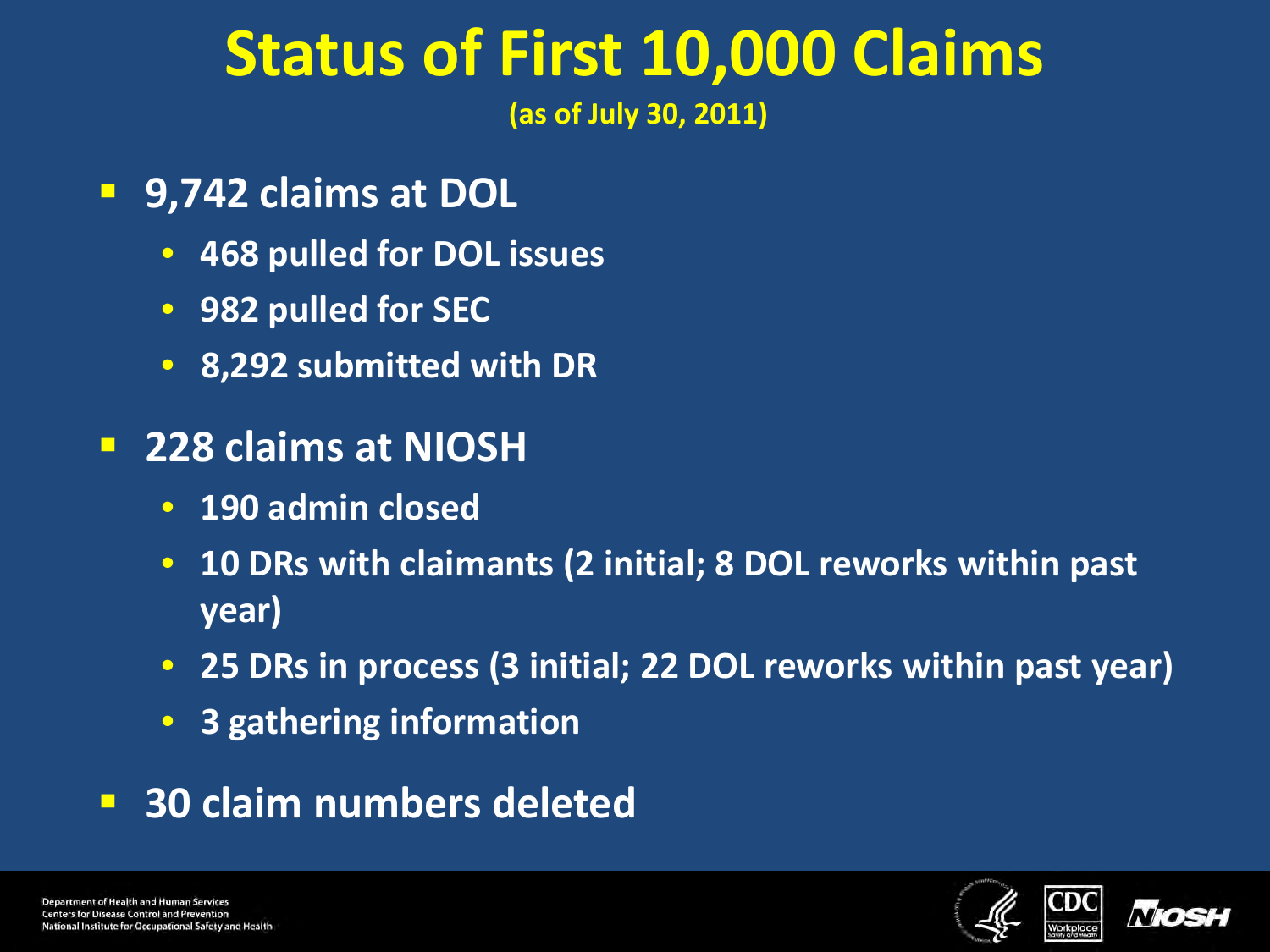## **DOE Response to Requests for Exposure Records (as of August 3, 2011)**

**Number of outstanding requests** 236

**Dutstanding requests > 60 days** 67



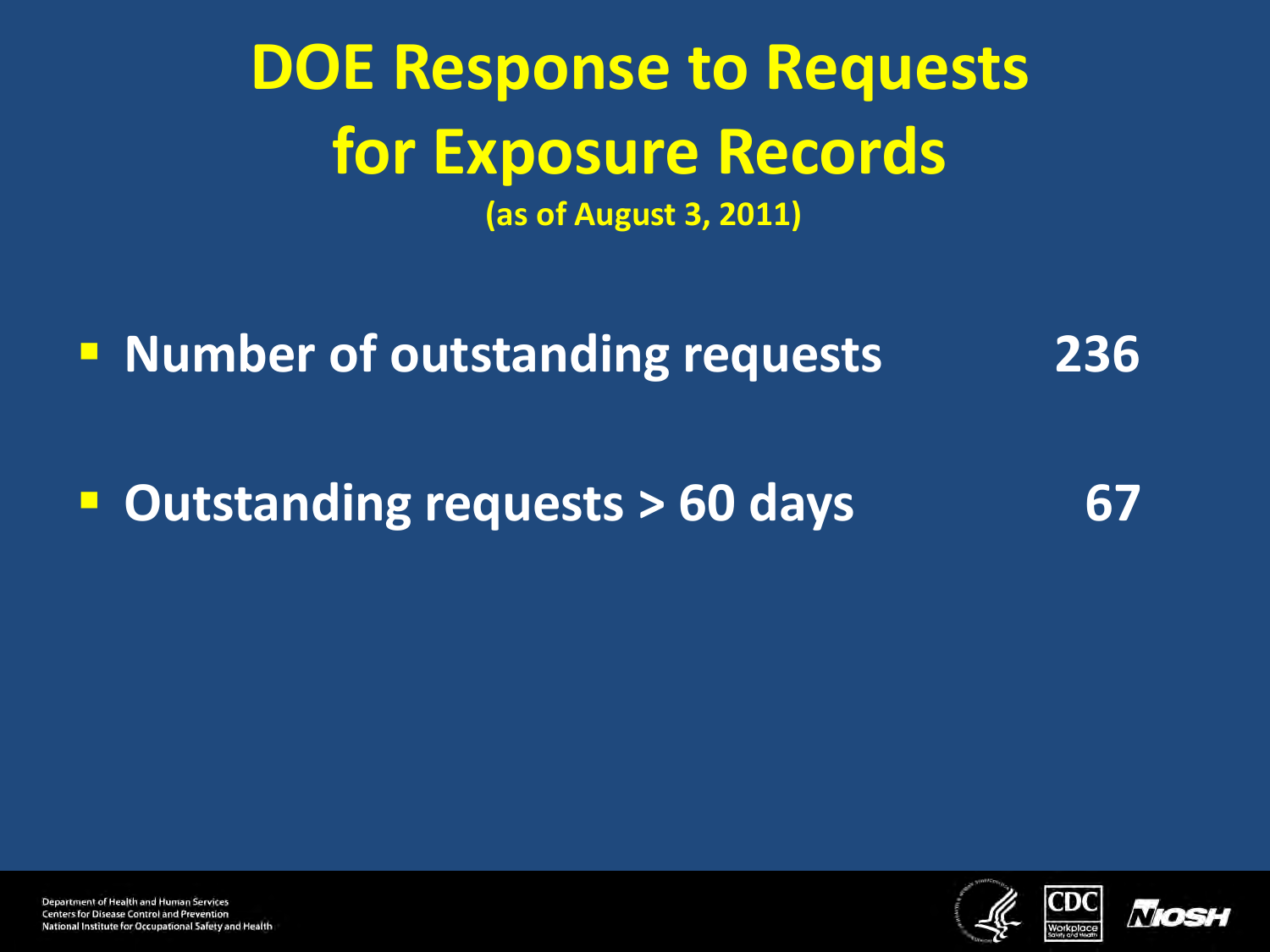### **Special Exposure Cohort (as of August 3, 2011)**

- **190 petitions have been received 5 undergoing qualification review**
	- **113 qualified**
		- **1 is currently being evaluated**
		- **3 evaluations completed to be presented to the Board**
		- **15 have been presented and are with the Board**
		- **2 petitions are with the Secretary awaiting final decision**
		- **0 petitions are awaiting final effect**
		- **84 petitions resulted in the addition of a class, representing 76 SEC classes**
		- **10 classes have been denied**
	- **67 did not qualify for evaluation**
	- **5 received prior to the rule becoming final**